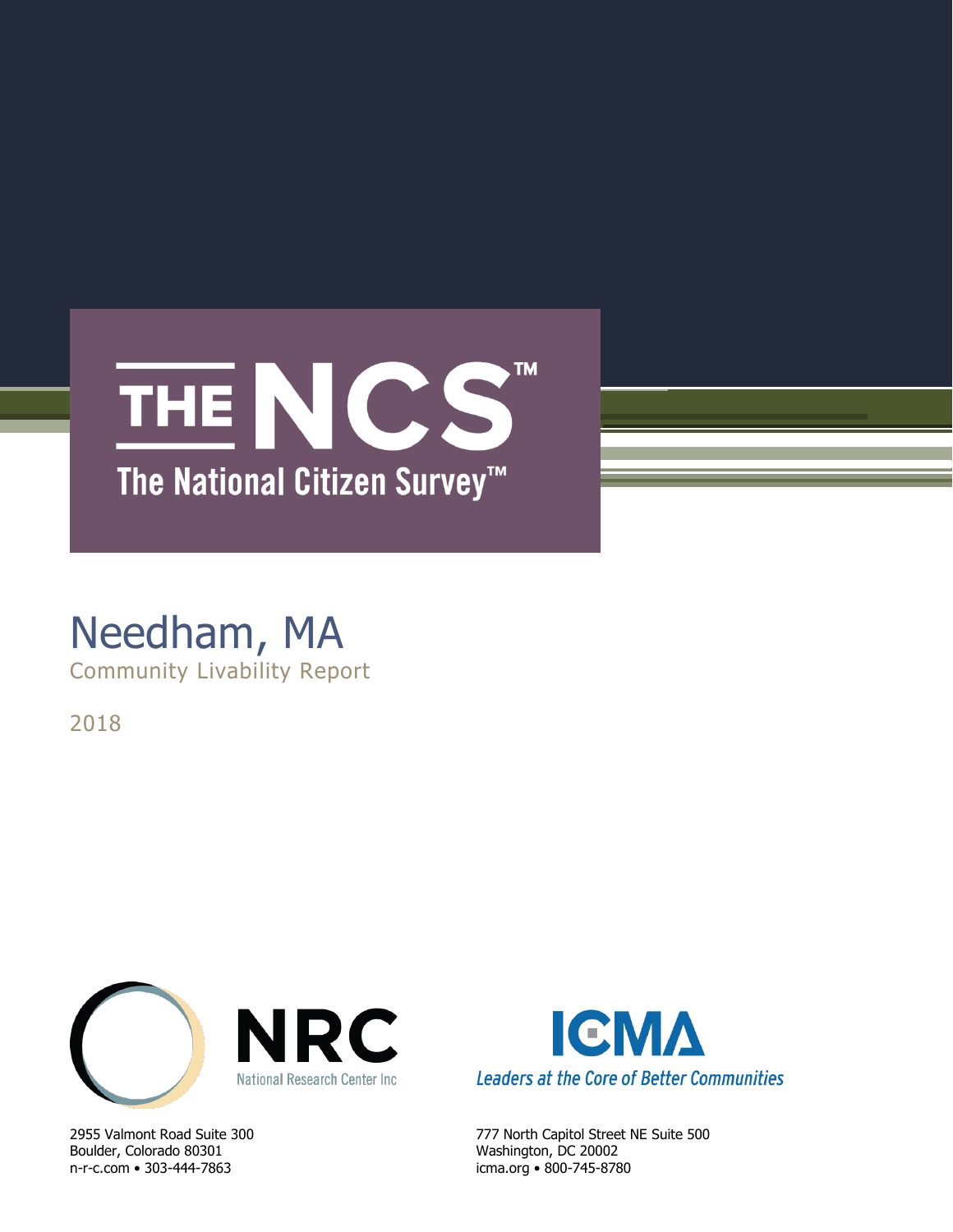# **Contents**



The National Citizen Survey<sup>™</sup> © 2001-2018 National Research Center, Inc.

The NCS™ is presented by NRC in collaboration with ICMA.

NRC is a charter member of the AAPOR Transparency Initiative, providing clear disclosure of our sound and ethical survey research practices.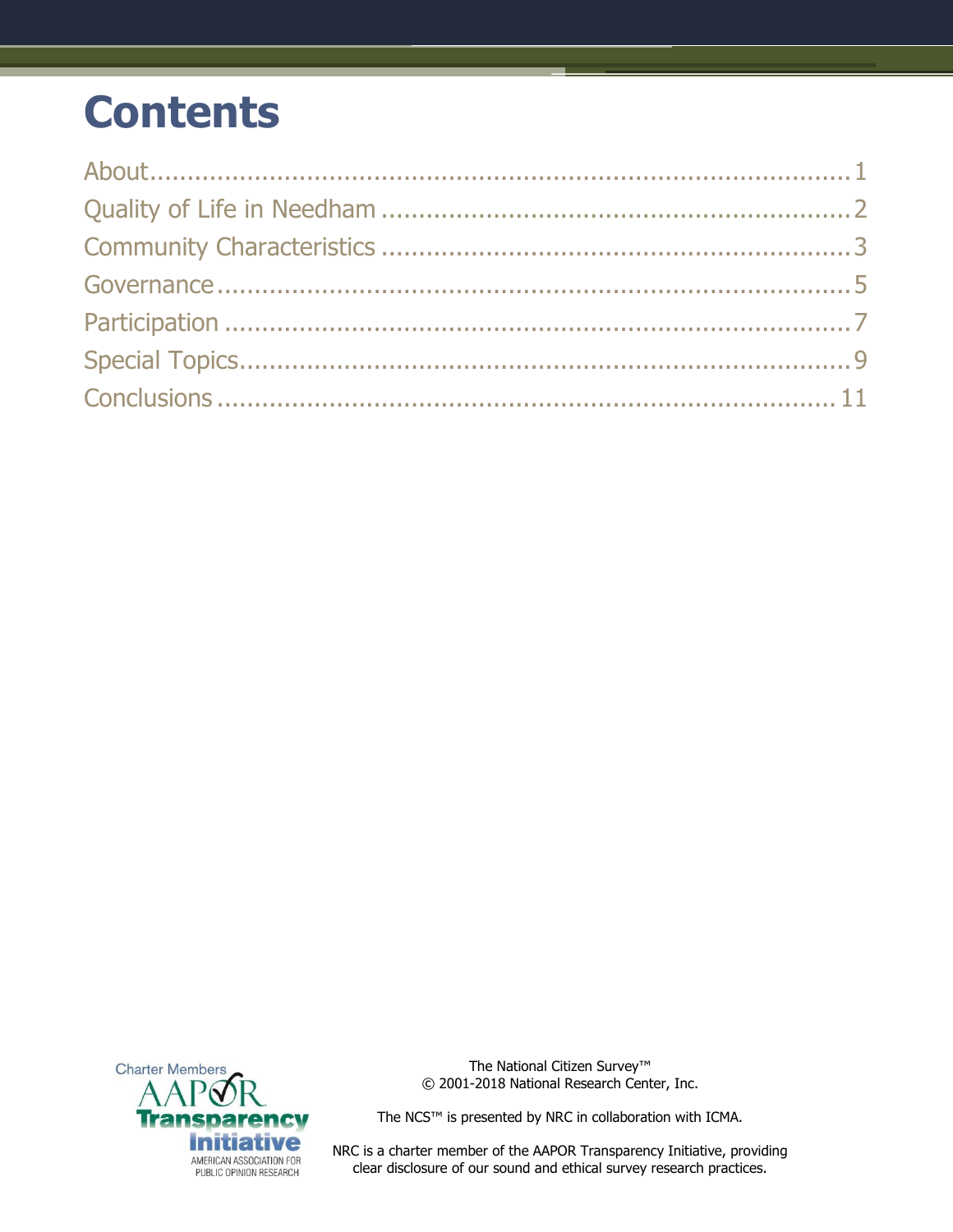# <span id="page-2-0"></span>**About**

The National Citizen Survey™ (The NCS) report is about the "livability" of Needham. The phrase "livable community" is used here to evoke a place that is not simply habitable, but that is desirable. It is not only where people do live, but where they want to live.

Great communities are partnerships of the government, private sector, community-based organizations and residents, all geographically connected. The NCS captures residents' opinions within the three pillars of a community (Community Characteristics, Governance and Participation) across eight central facets of community (Safety, Mobility, Natural Environment, Built Environment, Economy, Recreation and Wellness, Education and Enrichment and Community Engagement).

The Community Livability Report provides the opinions of a representative sample of 591 residents of the Town of Needham. The margin of error around any reported percentage is 4% for all respondents. The full description of methods used to garner these opinions can be found in the *Technical Appendices* provided under separate cover.

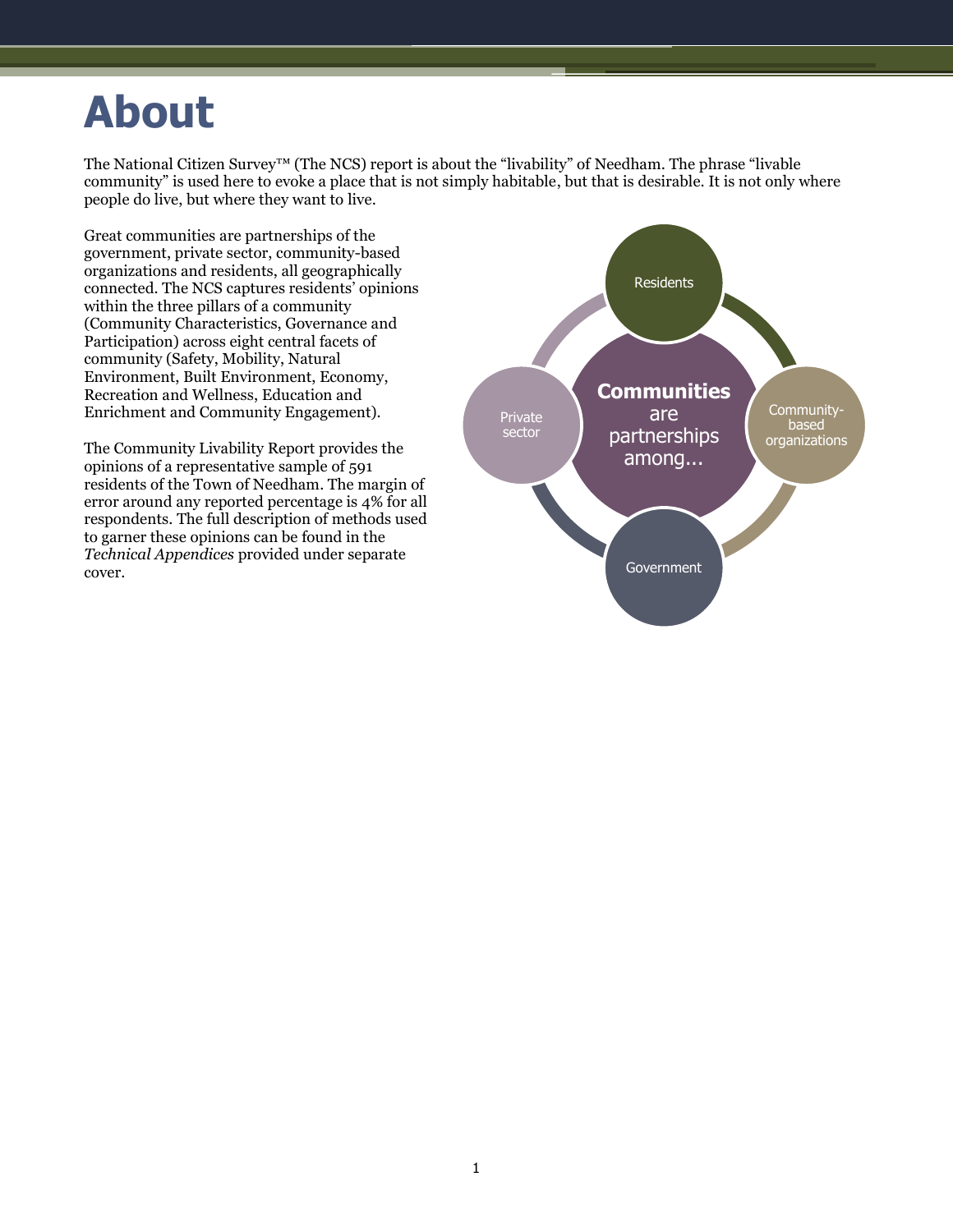# <span id="page-3-0"></span>**Quality of Life in Needham**

Almost all residents rated the quality of life in Needham as excellent or good. This rating was higher than the national benchmark comparison (see Appendix B of the *Technical Appendices* provided under separate cover).

Shown below are the eight facets of community. The color of each community facet summarizes how residents rated it across the three sections of the survey that represent the pillars of a community – Community Characteristics, Governance and Participation. When most



ratings across the three pillars were higher than the benchmark, the color for that facet is the darkest shade; when most ratings were lower than the benchmark, the color is the lightest shade. A mix of ratings (higher and lower than the benchmark) results in a color between the extremes.

In addition to a summary of ratings, the image below includes one or more stars to indicate which community facets were the most important focus areas for the community. Residents identified Safety and Economy as priorities for the Needham community in the coming two years. Ratings for Safety and Education and Enrichment were exceptionally strong and tended to be higher than the benchmarks. Ratings within all other facets were positive and tended to be similar to the benchmarks. This overview of the key aspects of community quality provides a quick summary of where residents see exceptionally strong performance and where performance offers the greatest opportunity for improvement. Linking quality to importance offers community members and leaders a view into the characteristics of the community that matter most and that seem to be working best.

Details that support these findings are contained in the remainder of this Livability Report, starting with the ratings for Community Characteristics, Governance and Participation and ending with results for Needham's unique questions.

#### Legend

- **Higher than national benchmark**
- **Similar to national benchmark**
- Most important

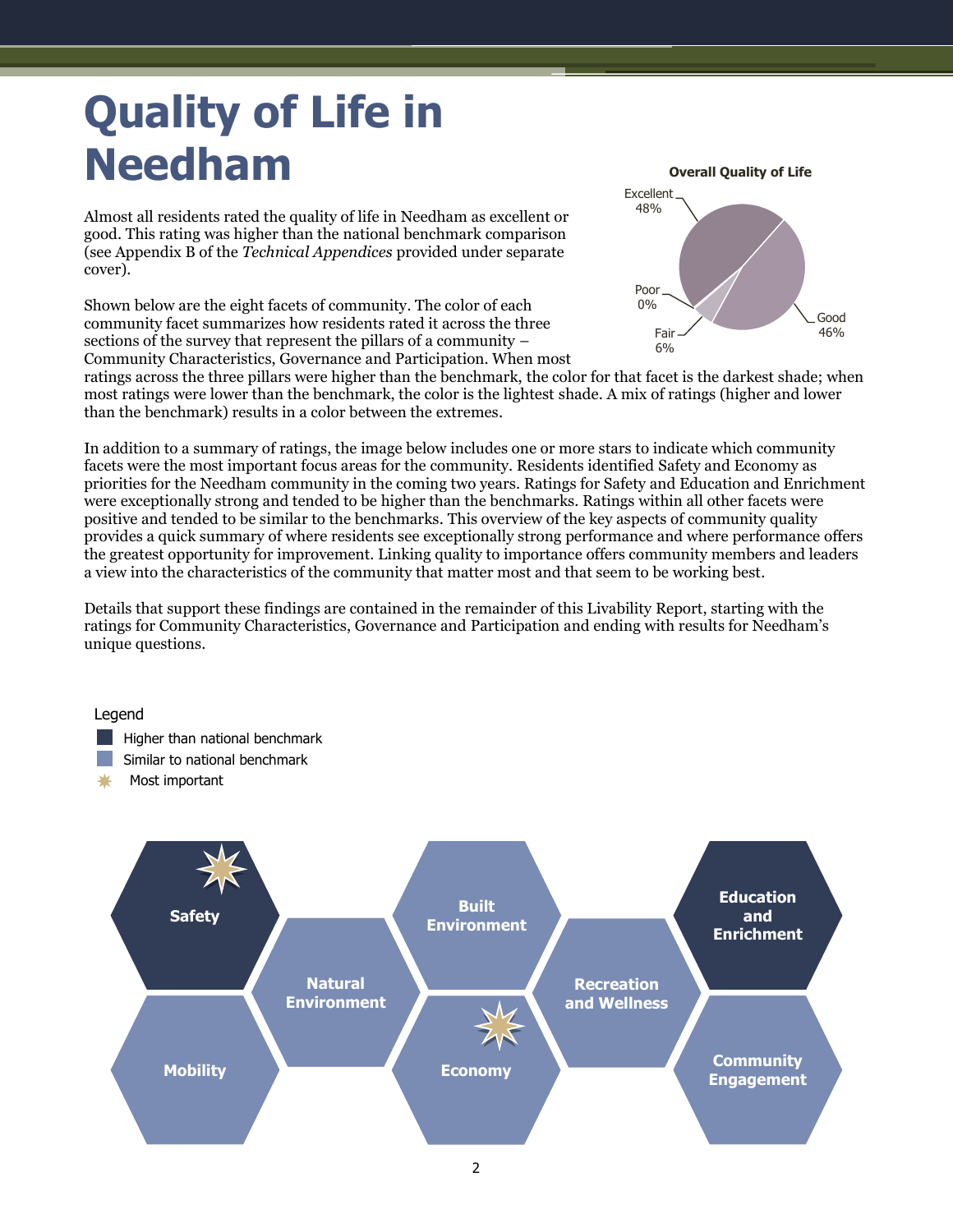# <span id="page-4-0"></span>**Community Characteristics**

### What makes a community livable, attractive and a place where people want to be?

Overall quality of community life represents the natural ambience, services and amenities that make for an attractive community. How residents rate their overall quality of life is an indicator of the overall health of a community. In the case of Needham, 98% rated the Town as an excellent or good place to live. Respondents' ratings of Needham as a place to live were higher than ratings in other communities across the nation.

In addition to rating the Town as a place to live, respondents rated several aspects of community quality including Needham as a place to raise children and to retire, their neighborhood as a place to live, the overall image or reputation of Needham and its overall appearance. About 9 in 10 respondents gave high marks to the overall image of Needham, their neighborhoods, Needham as a place to raise children and to the overall appearance of the Town. These ratings were all higher than the national averages. About half gave high marks to Needham as a place to retire and this rating was similar to the national benchmark.

Delving deeper into Community Characteristics, survey respondents rated over 40 features of the community within the eight facets of Community Livability. Almost all residents positively rated each aspect of Safety and these ratings tended to be high than the benchmarks. A majority of respondents gave high marks to all aspects of Mobility, Natural Environment, Recreation and Wellness, Education and Enrichment and Community



Engagement. All ratings within these facets were similar to or higher than the national benchmarks. Ratings within Built Environment were mixed. About one-third of respondents or fewer gave positive marks to housing options and to the availability of affordable quality housing in Needham. Both of these ratings were lower than the national benchmark comparisons.

Compared to 2016, all ratings for Community Characteristics remained stable in 2018 except for the overall quality of new development in Needham, which increased (for more detail please see the *Trends over Time* report under separate cover).

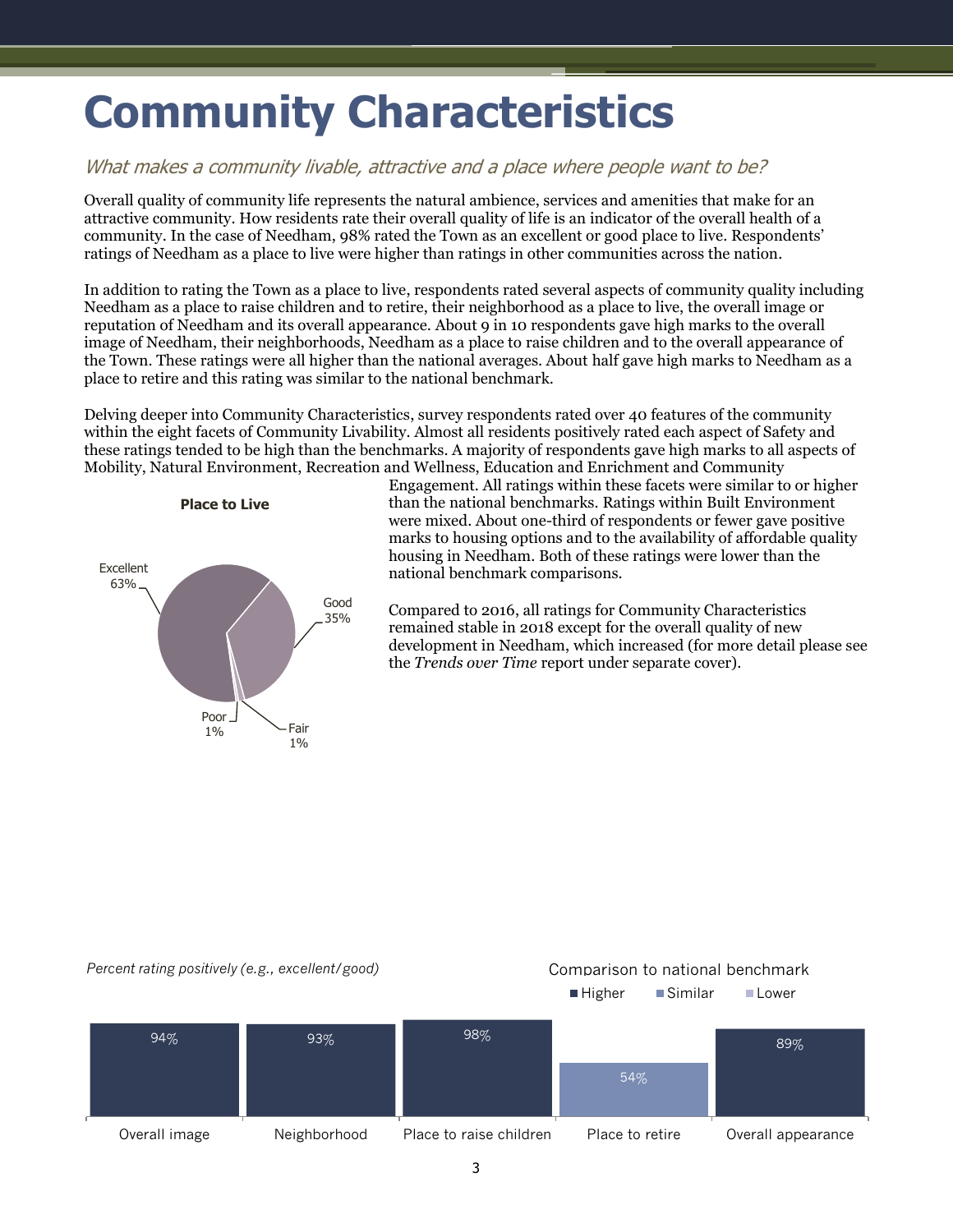### The National Citizen Survey<sup>™</sup>

### Figure 1: Aspects of Community Characteristics

| Percent rating positively | <b>SAFETY</b>                                     |     |     |     |     |     |
|---------------------------|---------------------------------------------------|-----|-----|-----|-----|-----|
| (e.g., excellent/good,    | Overall feeling of safety                         |     |     |     |     | 99% |
| very/somewhat safe)       | Safe in neighborhood                              |     |     |     |     | 99% |
|                           | Safe downtown/commercial area                     |     |     |     |     | 98% |
|                           | <b>MOBILITY</b>                                   |     |     |     |     |     |
| Comparison to national    | Overall ease of travel                            |     |     |     |     | 89% |
| benchmark                 | Paths and walking trails                          |     |     |     | 66% |     |
|                           | Ease of walking                                   |     |     |     |     | 83% |
| <b>Higher</b>             | Travel by bicycle                                 |     |     | 54% |     |     |
|                           | Travel by public transportation                   |     |     | 55% |     |     |
| $\blacksquare$ Similar    | Travel by car                                     |     |     |     | 76% |     |
| Lower                     | Public parking                                    |     |     |     | 61% |     |
|                           | <b>Traffic flow</b>                               |     |     | 53% |     |     |
|                           | NATURAL ENVIRONMENT                               |     |     |     |     |     |
|                           | Overall natural environment                       |     |     |     |     | 87% |
|                           | Cleanliness                                       |     |     |     |     | 90% |
|                           | Air quality                                       |     |     |     |     | 93% |
|                           | <b>BUILT ENVIRONMENT</b>                          |     |     |     |     |     |
|                           | Overall built environment                         |     |     |     | 71% |     |
|                           | New development in Needham                        |     |     | 55% |     |     |
|                           | Affordable quality housing                        | 19% |     |     |     |     |
|                           | Housing options                                   |     | 33% |     |     |     |
|                           | Public places                                     |     |     |     | 75% |     |
|                           | <b>ECONOMY</b>                                    |     |     |     |     |     |
|                           | Overall economic health                           |     |     |     |     | 89% |
|                           | Vibrant downtown/commercial area                  |     |     | 51% |     |     |
|                           | <b>Business and services</b>                      |     |     |     | 68% |     |
|                           | Cost of living                                    | 26% |     |     |     |     |
|                           | Shopping opportunities                            |     |     | 44% |     |     |
|                           | Employment opportunities                          |     |     | 56% |     |     |
| Place to visit            |                                                   |     |     |     | 67% |     |
|                           | Place to work                                     |     |     |     | 76% |     |
|                           | <b>RECREATION AND WELLNESS</b>                    |     |     |     |     |     |
|                           | Health and wellness                               |     |     |     |     | 83% |
|                           | Mental health care                                |     |     |     | 71% |     |
|                           | Preventive health services                        |     |     |     |     | 88% |
|                           | Health care                                       |     |     |     |     | 85% |
|                           | Food                                              |     |     |     | 67% |     |
|                           | Recreational opportunities                        |     |     |     | 74% |     |
|                           | Fitness opportunities                             |     |     |     | 71% |     |
|                           | EDUCATION AND ENRICHMENT                          |     |     |     |     |     |
|                           | Education and enrichment opportunities            |     |     |     |     | 91% |
|                           | Religious or spiritual events and activities      |     |     |     |     | 89% |
|                           | Cultural/arts/music activities                    |     |     |     | 68% |     |
|                           | Adult education                                   |     |     |     |     | 83% |
|                           | K-12 education                                    |     |     |     |     | 96% |
|                           | Child care/preschool                              |     |     |     | 66% |     |
|                           | COMMUNITY ENGAGEMENT                              |     |     |     |     |     |
|                           | Social events and activities                      |     |     |     | 72% |     |
|                           |                                                   |     |     | 74% |     |     |
|                           | Neighborliness<br>Openness and acceptance         |     |     |     | 68% |     |
|                           | Opportunities to participate in community matters |     |     |     |     | 79% |
|                           | Opportunities to volunteer                        |     |     |     |     | 81% |
|                           |                                                   |     |     |     |     |     |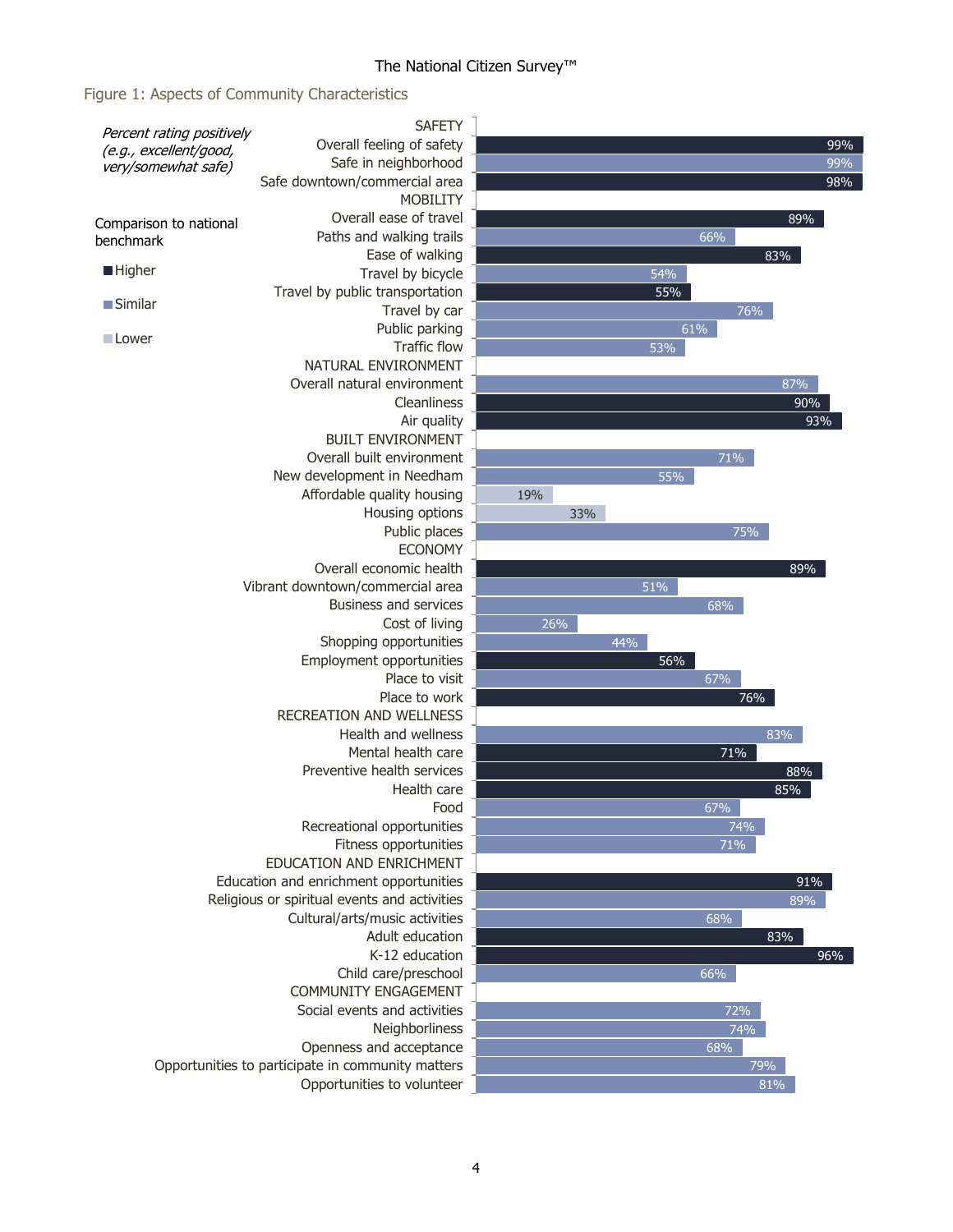## <span id="page-6-0"></span>**Governance**

### How well does the government of Needham meet the needs and expectations of its residents?

The overall quality of the services provided by Needham as well as the manner in which these services are provided is a key component of how residents rate their quality of life. About 9 in 10 respondents gave excellent or good ratings to the overall quality of services provided by the Town while about 5 in 10 gave excellent or good ratings to the overall quality of services provided by the Federal Government. Ratings of Town services were higher than the national average while ratings of the Federal Government were similar to ratings observed elsewhere.

Survey respondents also rated various aspects of Needham's leadership and governance. At least 6 in 10 respondents gave high marks to each aspect and most ratings were similar to the national benchmarks. However, about 7 in 10 respondents gave excellent or good ratings to the job Town government does at acting in the best interest of Needham, being honest and treating all residents fairly. These ratings were all higher than ratings in



comparison communities. Ratings for the overall direction of Needham, welcoming citizen involvement and treating all residents fairly increased in 2018 compared to 2016.

Respondents evaluated over 30 individual services and amenities available in Needham. Almost all aspects of Safety received ratings higher than the national averages. Further, almost all residents rated police, fire, ambulance/EMS, crime prevention and fire prevention as excellent or good. Ratings across all other facets tended to be rated positively by a majority of respondents and were similar to or higher than the benchmarks. About 9 in 10 respondents gave especially high marks to sewer services, health services and public libraries and these ratings were all higher than ratings in comparison communities.

Compared to 2016, ratings for land use, planning and zoning, economic development and recreation centers increased in 2018 while the rating for street lighting decreased.

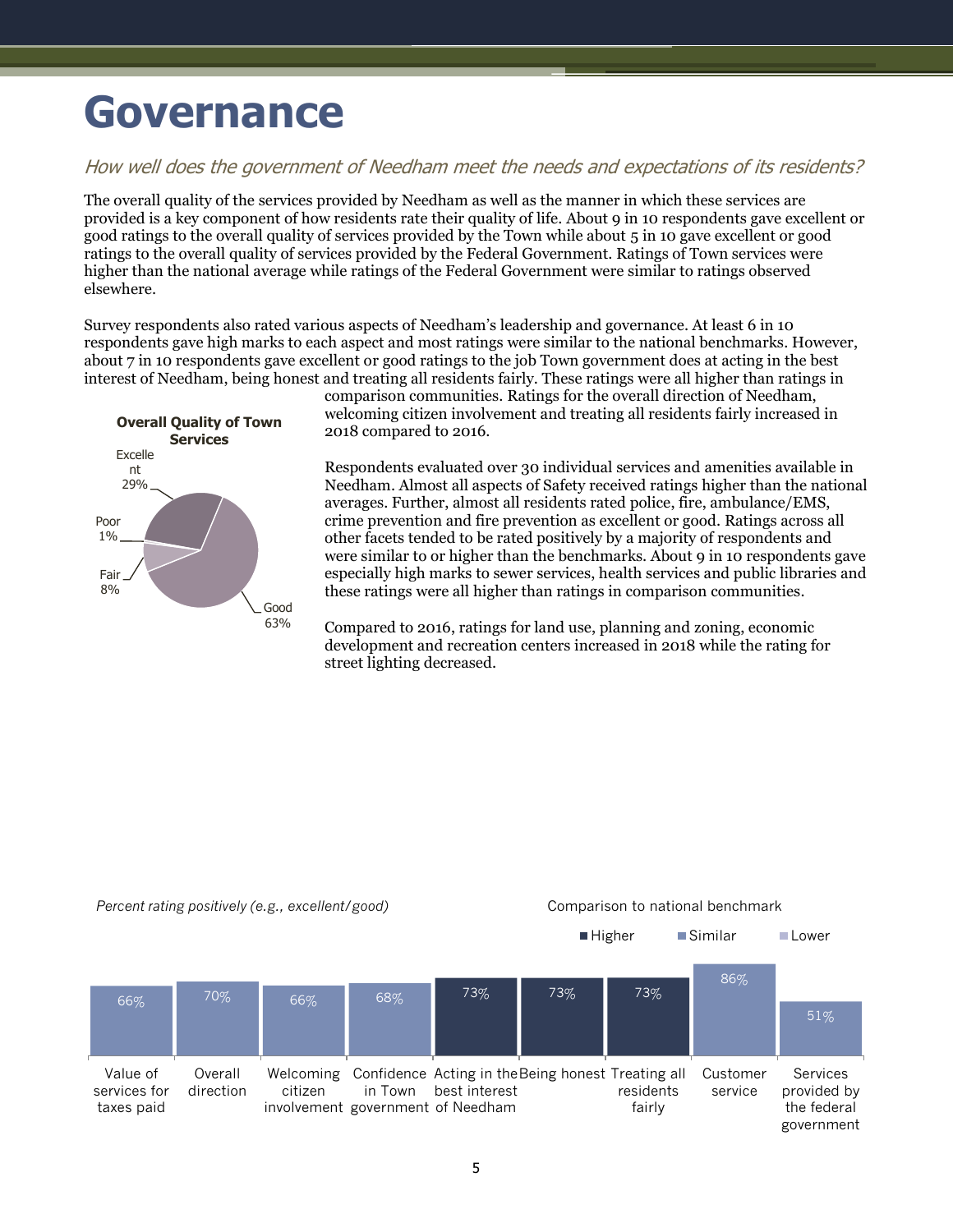#### The National Citizen Survey™

#### Figure 2: Aspects of Governance

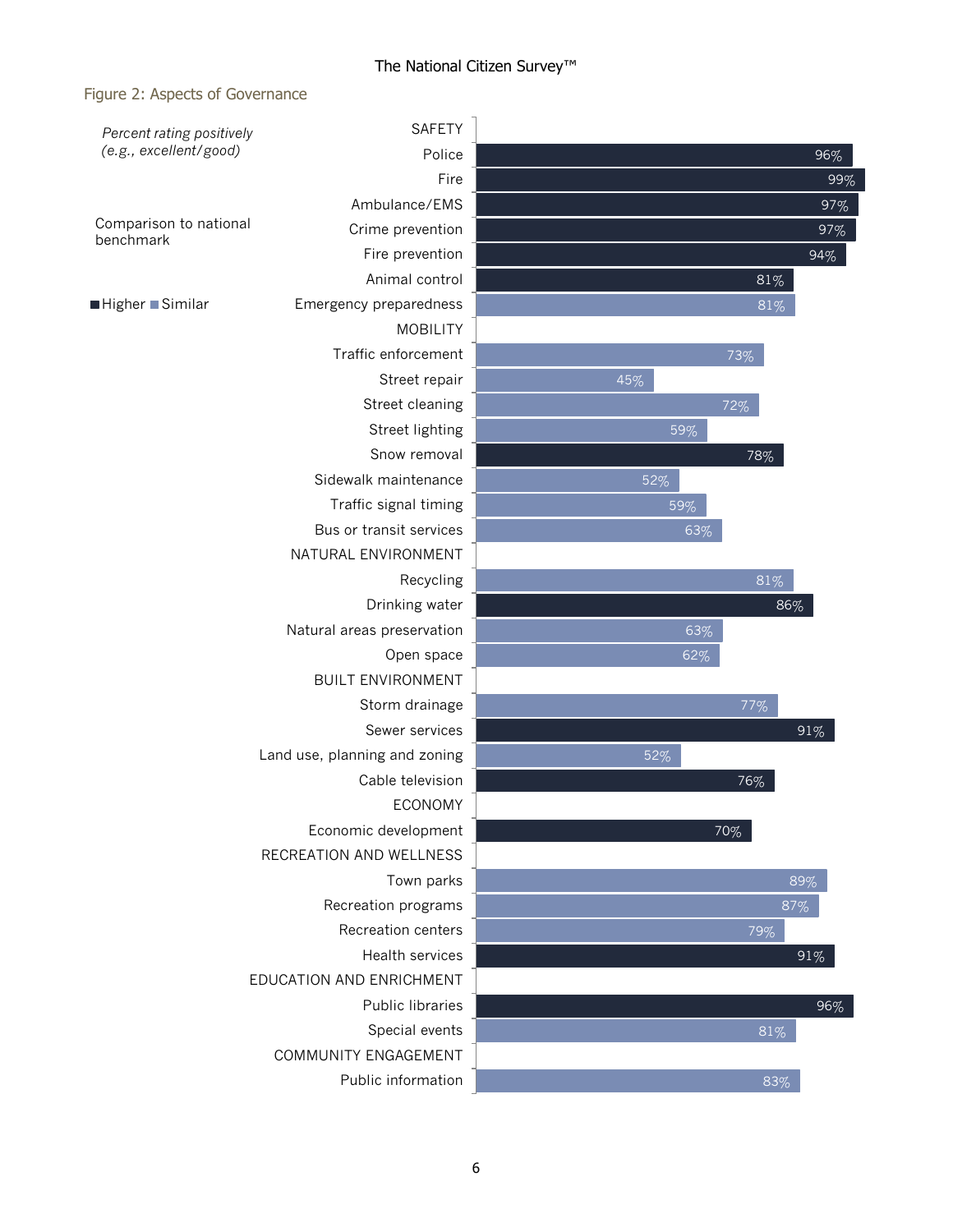# <span id="page-8-0"></span>**Participation**

### Are the residents of Needham connected to the community and each other?

An engaged community harnesses its most valuable resource, its residents. The connections and trust among residents, government, businesses and other organizations help to create a sense of community, a shared sense of membership, belonging and history. Almost all respondents were likely to recommend living in Needham and this rate was higher than rates in other jurisdictions across the nation. About 4 in 5 respondents planned to remain living in Needham for the next five years; this rate was similar to rates observed elsewhere.

The survey included over 30 activities and behaviors for which respondents indicated how often they participated in or performed each, if at all. While reported rates of participation varied widely; almost all were similar to rates



reported in comparison communities. Perhaps not surprisingly, fewer Needham residents reported that they worked in Needham than residents in other communities across the U.S. More Needham residents had NOT reported a crime and had NOT observed a code violation compared to residents elsewhere. Further, more survey respondents indicated that they had used public transportation, walked or biked instead of driving or had used Needham public libraries in the last 12 months compared to residents in other communities.

Almost all reported rates of Participation remained stable in 2018 compared to the 2016 survey; however, more Needham residents reported that they had a positive economic outlook in 2018, while fewer residents had made their homes energy efficient, watched a local public meeting or done a favor for a neighbor.

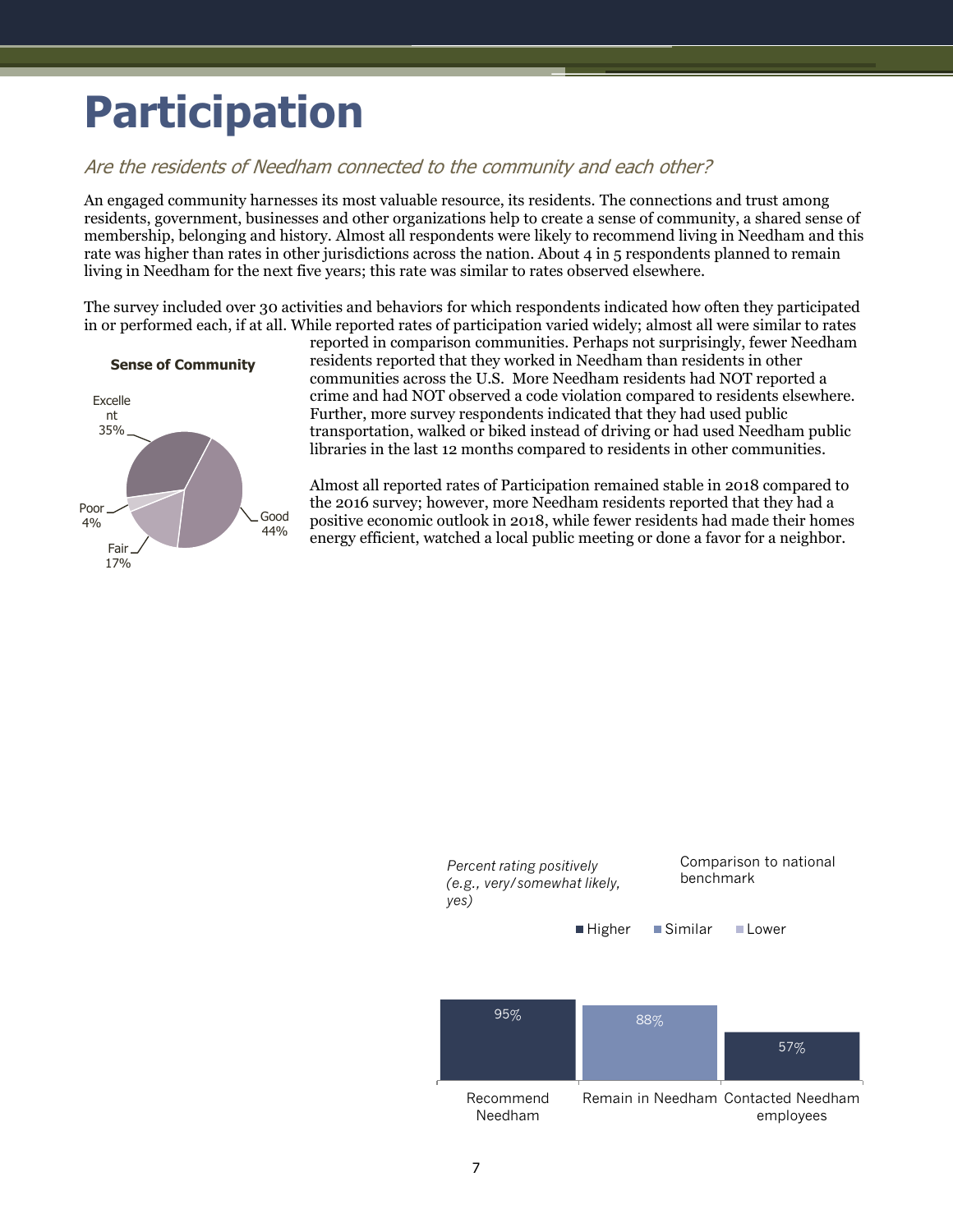### The National Citizen Survey™

### Figure 3: Aspects of Participation

| Percent rating positively                                                                                                                          | <b>SAFETY</b>                                 |     |  |  |  |                                                        |                                             |    |
|----------------------------------------------------------------------------------------------------------------------------------------------------|-----------------------------------------------|-----|--|--|--|--------------------------------------------------------|---------------------------------------------|----|
| (e.g., yes, more than<br>once a month,                                                                                                             | Stocked supplies for an emergency             |     |  |  |  |                                                        |                                             |    |
| always/sometimes)                                                                                                                                  | Did NOT report a crime                        |     |  |  |  |                                                        |                                             |    |
|                                                                                                                                                    | Was NOT the victim of a crime                 |     |  |  |  |                                                        |                                             |    |
| Comparison to national                                                                                                                             | <b>MOBILITY</b>                               |     |  |  |  |                                                        |                                             |    |
| benchmark                                                                                                                                          | Used public transportation instead of driving |     |  |  |  |                                                        |                                             |    |
| ■ Higher                                                                                                                                           | Carpooled instead of driving alone            |     |  |  |  |                                                        |                                             |    |
| <b>Similar</b>                                                                                                                                     | Walked or biked instead of driving            |     |  |  |  |                                                        |                                             |    |
|                                                                                                                                                    | NATURAL ENVIRONMENT                           |     |  |  |  |                                                        |                                             |    |
| Lower                                                                                                                                              | Conserved water                               |     |  |  |  |                                                        |                                             |    |
|                                                                                                                                                    | Made home more energy efficient               |     |  |  |  |                                                        |                                             |    |
|                                                                                                                                                    | Recycled at home                              |     |  |  |  |                                                        |                                             |    |
|                                                                                                                                                    | <b>BUILT ENVIRONMENT</b>                      |     |  |  |  |                                                        |                                             |    |
|                                                                                                                                                    | Did NOT observe a code violation              |     |  |  |  |                                                        |                                             |    |
|                                                                                                                                                    | NOT under housing cost stress                 |     |  |  |  |                                                        |                                             |    |
|                                                                                                                                                    | <b>ECONOMY</b>                                |     |  |  |  |                                                        |                                             |    |
| Purchased goods or services in Needham<br>Economy will have positive impact on income<br>Work in Needham                                           |                                               |     |  |  |  |                                                        |                                             |    |
|                                                                                                                                                    |                                               |     |  |  |  |                                                        | RECREATION AND WELLNESS                     |    |
|                                                                                                                                                    |                                               |     |  |  |  | Used Needham recreation centers                        |                                             |    |
| Visited a Town park<br>Ate 5 portions of fruits and vegetables                                                                                     |                                               |     |  |  |  |                                                        |                                             |    |
|                                                                                                                                                    |                                               |     |  |  |  | Participated in moderate or vigorous physical activity |                                             |    |
| In very good to excellent health<br>EDUCATION AND ENRICHMENT<br>Used Needham public libraries<br>Participated in religious or spiritual activities |                                               |     |  |  |  |                                                        |                                             |    |
|                                                                                                                                                    |                                               |     |  |  |  |                                                        | Attended a Town-sponsored event             |    |
|                                                                                                                                                    |                                               |     |  |  |  |                                                        | COMMUNITY ENGAGEMENT                        |    |
|                                                                                                                                                    |                                               |     |  |  |  |                                                        | Campaigned for an issue, cause or candidate | 23 |
|                                                                                                                                                    | Contacted Needham elected officials           | 18% |  |  |  |                                                        |                                             |    |
|                                                                                                                                                    | Volunteered                                   |     |  |  |  |                                                        |                                             |    |
|                                                                                                                                                    | Participated in a club                        |     |  |  |  |                                                        |                                             |    |
|                                                                                                                                                    | Talked to or visited with neighbors           |     |  |  |  |                                                        |                                             |    |
|                                                                                                                                                    | Done a favor for a neighbor                   |     |  |  |  |                                                        |                                             |    |
|                                                                                                                                                    | Attended a local public meeting               | 23  |  |  |  |                                                        |                                             |    |
|                                                                                                                                                    | Watched a local public meeting                | 20% |  |  |  |                                                        |                                             |    |
|                                                                                                                                                    | Read or watched local news                    |     |  |  |  |                                                        |                                             |    |
|                                                                                                                                                    | Voted in local elections                      |     |  |  |  |                                                        |                                             |    |

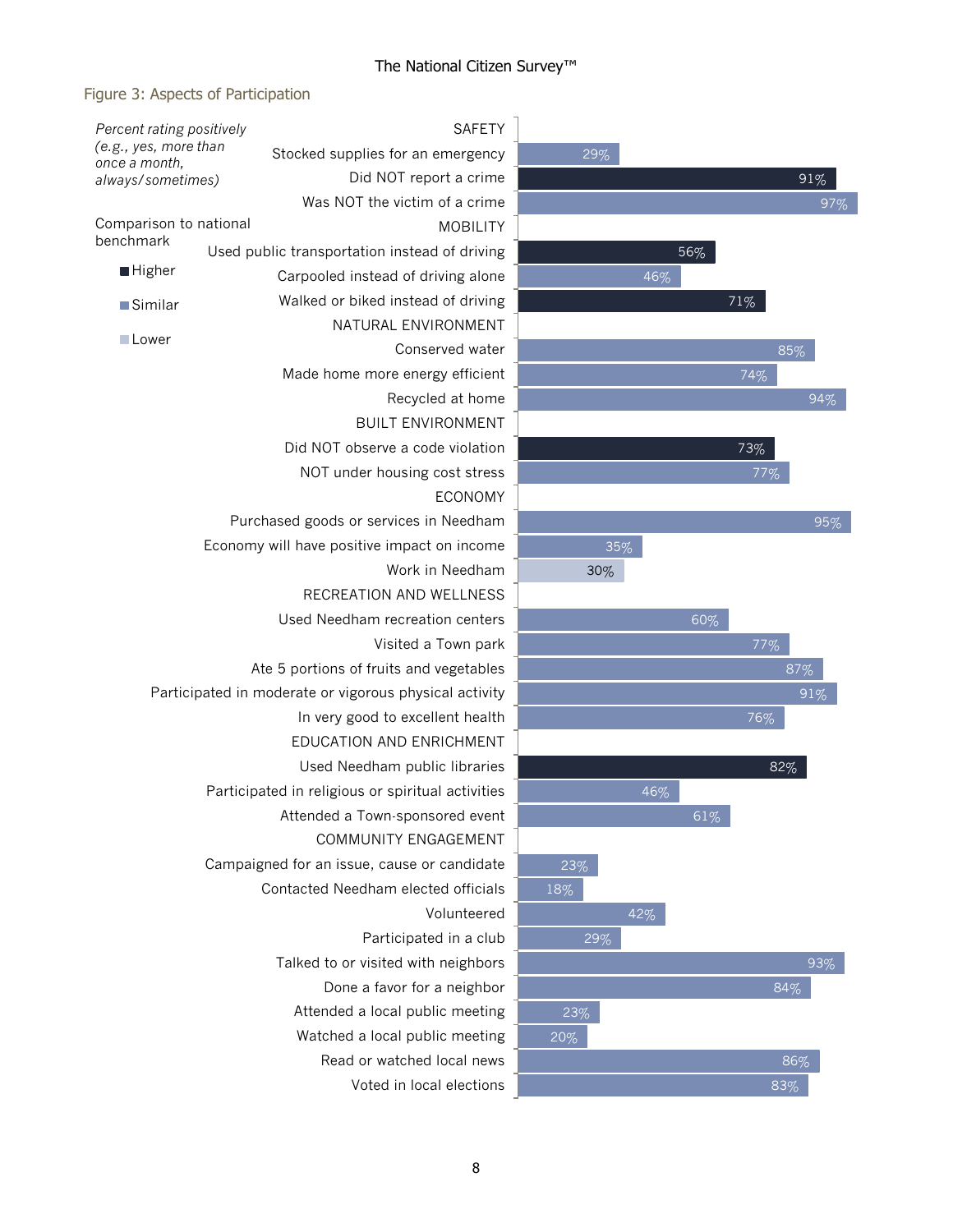# <span id="page-10-0"></span>**Special Topics**

The Town of Needham included three questions of special interest on The NCS. About three-quarters of Needham residents indicated that they had not heard of the Rave Alert Smart9111 emergency notification system used by the Town to communicate with residents during emergencies. Of the remaining 26%, 14% indicated that they were enrolled in it, 8% had heard of it but didn't know how to enroll, 2% indicated that they planned to enroll and 1% had heard of it and didn't wish to enroll.

#### Figure 4: Rave Alert Smart911

Rave Alert Smart911 is the official emergency notification system used by the Town of Needham to communicate with residents during emergencies. Please select the statement that best represents your enrollment status with Rave Alert:



About 7 in 10 respondents considered the Town website to be a major or minor source of information to obtain news from the Town of Needham. At least 6 in 10 did not consider each of the other listed items to be an information source.

#### Figure 5: Information Sources

Please indicate how much of a source, if at all, each of the following is for you to obtain news from the Town of Needham:

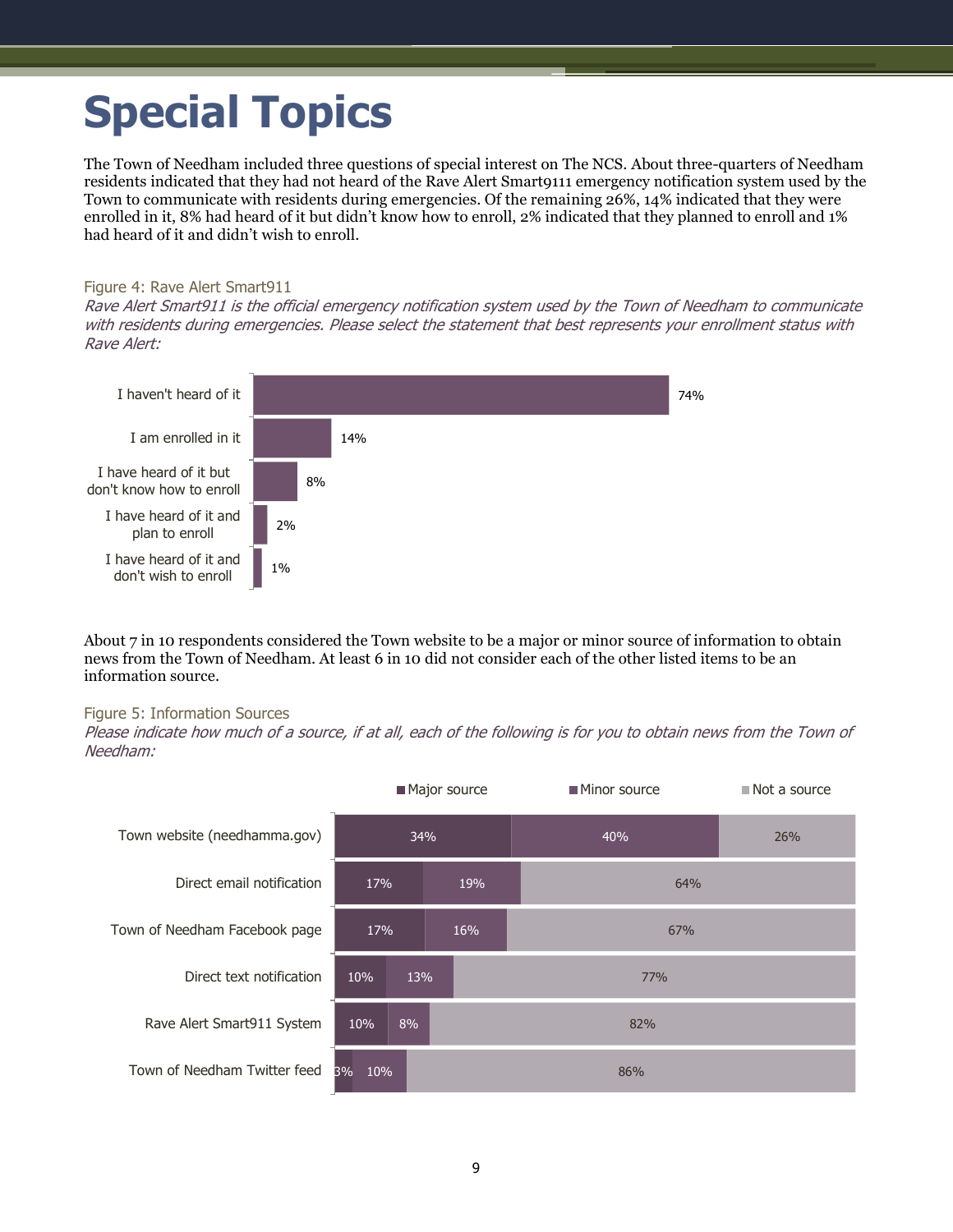#### The National Citizen Survey™

A majority of residents reported that they had dropped off household recycling, dropped off household trash or dropped off miscellaneous items at the Needham Recycling & Transfer Station at least once a month or less in the last 12 months. Fewer than half indicated that they had used the Swap Shop during the same time period.

#### Figure 6: Use of Needham Recycling & Transfer Station

In the last 12 months, about how many times, if at all, have you or other household members done each of the following at the Needham Recycling & Transfer Station?



 $\blacksquare$  2 times a week or more  $\blacksquare$  2-4 times a month  $\blacksquare$  Once a month or less  $\blacksquare$  Not at all